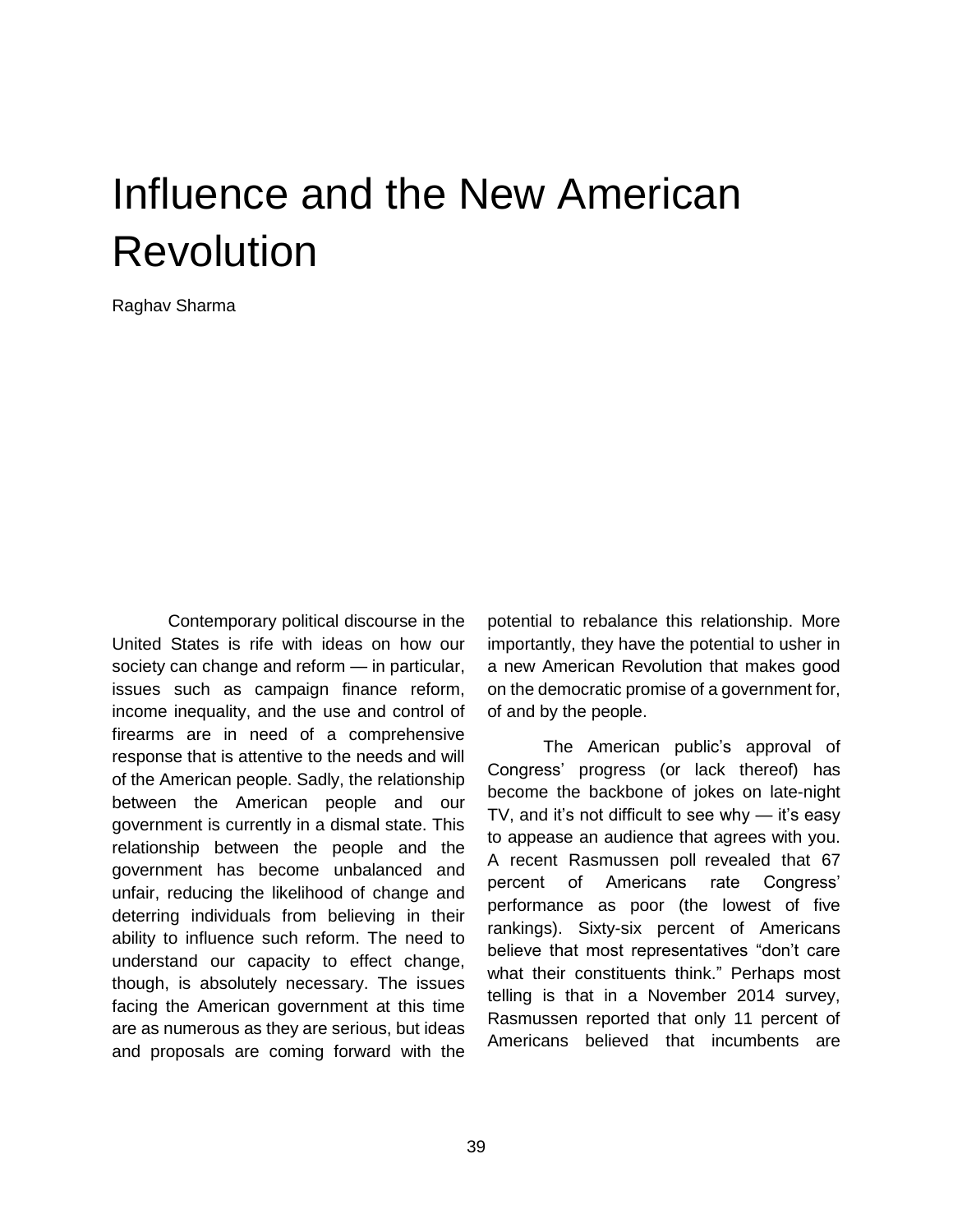reelected for faithfully representing their constituents, while 68 percent believe that incumbents are reelected because "the election rules are rigged."<sup>2</sup> Put clearly, the American people have very little faith in the capacity of their government to respond to their needs.

This lack of faith comes from a belief in the divergence between the interests of the people and the interests of their government and the people's belief isn't unfounded. A recent study conducted by Martin Gilens of Princeton and Benjamin Page of Northwestern concludes that "economic elites and … business interests" have a great deal of influence in the formulation of American policy while "average citizens and mass-based interest groups" have little to none.<sup>3</sup> They conclude that despite its many democratic attributes, the American system of government is more akin to an oligarchy than a democracy. The will of the people is only enforced when it aligns with, or is irrelevant to, the interests of the elite.

How could it be otherwise in an age of "corporate personhood", an oxymoron so appalling that even its proponents dare not utter it aloud? The Supreme Court's rulings in *Citizens United* and *McCutcheon v. FEC* have undermined decades of campaign finance regulations. Wealthy individuals can contribute unlimited amounts of money to SuperPACs and can donate to as many candidates as they please, all under the auspices of democratic free speech. This perversion of the basic relationship between the people and their government has created a fundamental division within our society: At a time when the

gap between the rich and the poor is the widest it has been in decades, the influence of a super-rich super-minority vastly exceeds that of the American people.

## *Gun Control, the Manchin-Toomey Bill*

The issue of gun control presents a clear example of government's deference to industry in direct defiance of the people's will. After the massacre at Sandy Hook Elementary School, amid cries for substantive legislation to limit the availability of powerful weaponry to average citizens, one reform that struck a chord with the American people was the notion of universal background checks as a prerequisite to firearm ownership. This measure was supported by 92 percent of Americans (as well as 92 percent of gun owners).<sup>4</sup> Despite overwhelming public support, the already watered down Manchin-Toomey bill failed to pass in the Senate.

The most contentious provision of the bill were the very background checks favored by a vast majority of Americans, yet the bill failed — in large part due to the intense lobbying effort undertaken by the National Rifle Association (NRA). Not only do a number of gun industry executives sit on the board of the NRA, the nonprofit also receives a constant stream of money from the \$12 billion a year gun industry.<sup>5</sup> From 2005 to 2013, the NRA received "\$38.9 million from dozens of gun industry giants" in order to facilitate the goals of this multibillion dollar industry. This money is funneled directly to the NRA's political activities — such as the \$10 million spent to defeat Obama in 2012 in addition to millions every year lobbying Congress. As a result, despite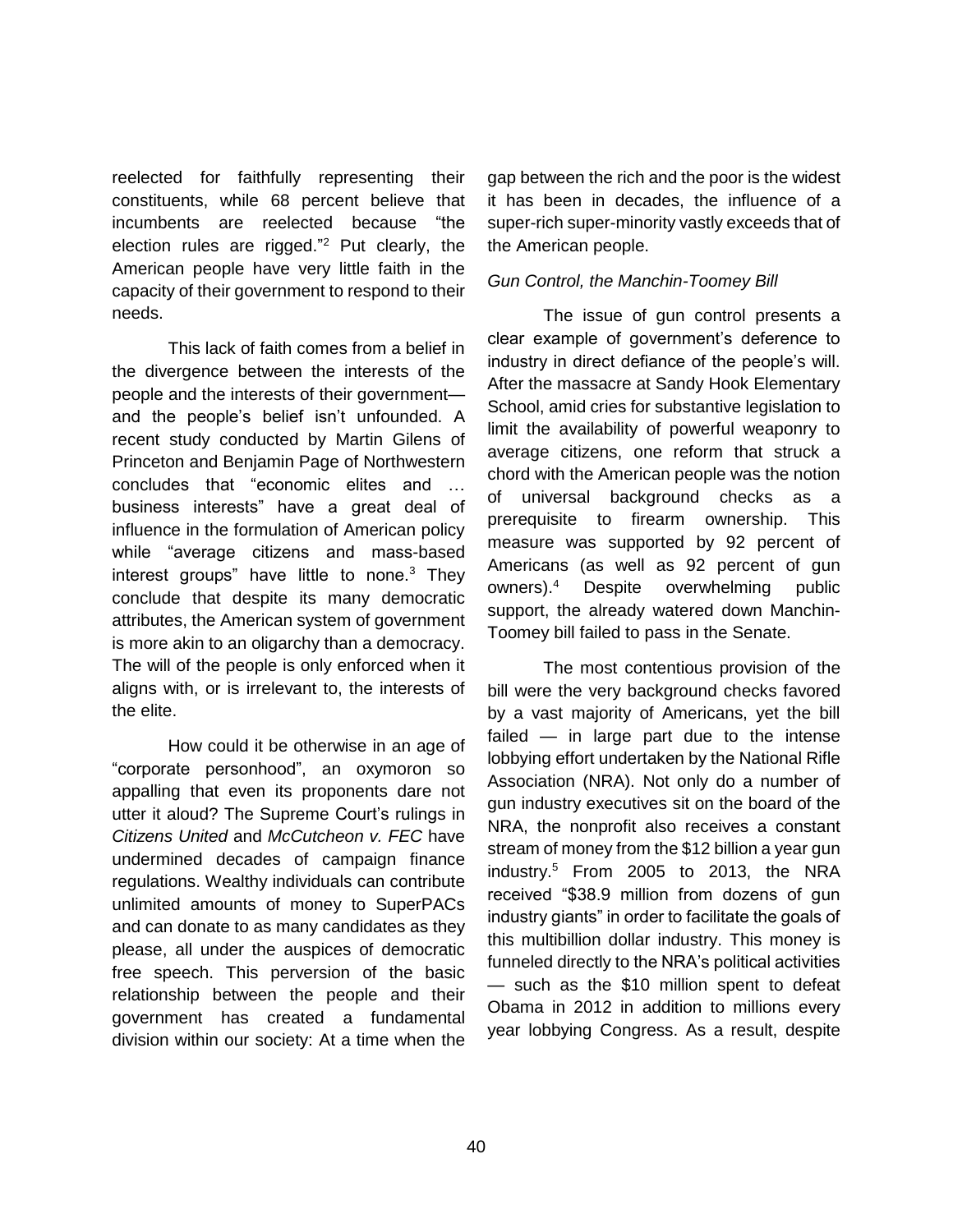massive popular support, the Manchin-Toomey bill failed with 54 votes for and 46 against.

## *Ideology and Corporate Interest*

This deference to corporate interest runs rampant across a broad spectrum of policy issues: from the establishment of environmental standards to the preservation of an open and unrestricted internet, the members of our Congress are beholden to the will of the corporate entities which directly and indirectly fund their reelection campaigns. But the influence of the wealthy transcends mere money and has entered the realm of ideology. The policy positions of many of our political representatives are built upon an ideological framework which promotes the interests of the rich at the expense of the average American – look no further than Paul Ryan's proposed shredding of the social safety net at a time of record corporate profits. Policies which serve to remedy the fact that the top 0.1 percent of Americans possess as large a share of the nation's wealth as the bottom 90 percent are consistently disparaged by members of the American political establishment as "socialist" or even "un-American" – despite the fact that such policies are in the best interests of the American people.<sup>6</sup>

One such policy proposal is the raising of the minimum wage. The Fight For \$15 movement reflects a consensus among the American people that the present-day minimum wage is insufficient to sustain a reasonable standard of living. Although many Democrats do support this cause, progress has failed to materialize, despite the support of 71 percent of the American people.<sup>7</sup> After Obama's call to raise the minimum wage,

Republicans cited the impact that raising the minimum wage would have on industry as their primary motivation for opposing the wage hike, and corporate CEOs flooded the news networks, arguing that such a measure was actually bad for the American people despite their own interests being most at risk. $8$ 

Unfortunately for congressional Republicans and the titans of industry with whom they have aligned themselves, their key claim — that raising the minimum wage would stunt job creation — is incompatible with reality. According to 2010 study by the Review of Economics and Statistics, raising the minimum wage in the past resulted in "no detectable employment losses."<sup>9</sup> Another study conducted by noted economists David Card and Alan Krueger found that raising the minimum wage actually promotes job creation, contrary to the dogma of the fiscal conservative. It seems as though an increase in the minimum wage would benefit all — all, that is, besides the corporations forced to accept diminished profits in exchange for an increase in the quality of life of their employees.

## *Solutions, State Legislatures and Corporate Influence*

Evidently, neither popular opinion nor empirical data are sufficient to sway the American government. Their motivation is neither effective governance nor the will of the people. Our government's only substantive interest is corporate interest. Wealth and political influence have become so fatally intertwined that they are nearly synonymous. The wealthy hold the keys to the chambers of power at all levels of government. As such, the structure of our government has been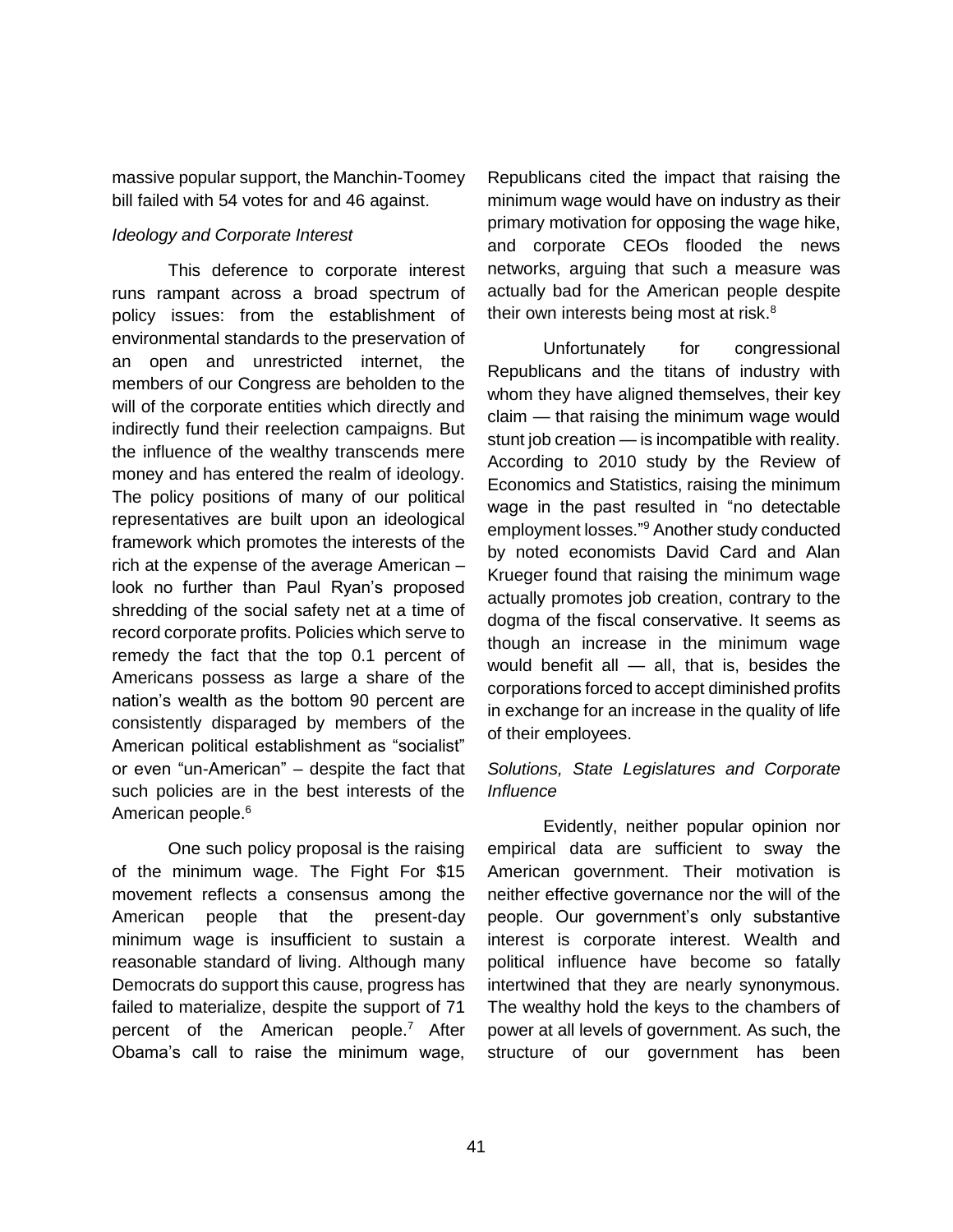subverted to magnify the power of the wealthy. Sixty-eight percent of Americans are right: the election rules are rigged.

The root of the problem lies with state legislatures. And once again, here the wealthy harbor tremendous power. A study published by Tilman Klumpp, Hugo Mialon, and Michael Williams of the University of Alberta in July 2014 found that in addition to the muchpublicized impact of *Citizens United* on federal elections, the Supreme Court decision had a tremendous influence on campaign contributions to state legislatures.<sup>10</sup> Specifically, the study found that "*Citizens United* is associated with an increase in Republican election probabilities" in state-level elections. And it's safe to say the authors of the study were right; look no further than the gerrymandering of congressional districts by the Republican Party. After the 2014 general election, Republicans controlled nearly 70 percent of state assemblies. As these assemblies determine the boundaries of congressional districts, these boundaries are drawn with a clear partisan interest. This leads to haphazardly drawn maps, constructed so as to restrict minority voters to single districts and split up large voting blocs that would otherwise elect members of the opposing party. As a result, House members fail to accurately represent the interests of their states. As a consequence of the role of partisan state legislatures in drawing the boundaries for congressional districts in their states, Republicans only needed to win 45 percent of the popular vote in order to retain control of the House — the supposed "people's chamber" of the federal legislature.<sup>11</sup>

## *Rebalancing the Relationship, Proposals and Responses*

At all levels of government, the influence of wealth on politics has created a system that exists only to serve the interests of the rich. Therefore, the only path to a government truly by, for and of the people is substantive political reform. And a number of proposals for implementing such reform already exist.

One such proposal was made by Sen. Bernie Sanders (I-VT) as part of his call for a "political revolution." In addition to establishing Election Day as a national holiday, Sanders called for the public funding of elections. This call has been echoed by many in the American political establishment, and has the support of 79 percent of the American people.<sup>12</sup> NYU's Brennan Center for Justice's proposed solution is to match and multiply individual campaign contributions. Small donations are matched and multiplied by public funds, creating financial incentives for candidates to appeal to all their constituents and encouraging average citizens to participate in the political process. Under the Brennan Center model, a \$50 donation would be matched and then multiplied by, say, five — making it worth \$300 to the candidate.<sup>13</sup> Not only would this reform make elected officials less reliant on large contributions from wealthy donors, it would likely bring into the fold large segments of the American population which, at the moment, are largely disengaged. The likelihood of "residents in low-income neighborhoods of color" to donate to publicly financed elections is far greater than it is in elections which are perceived as already bought by the super-rich.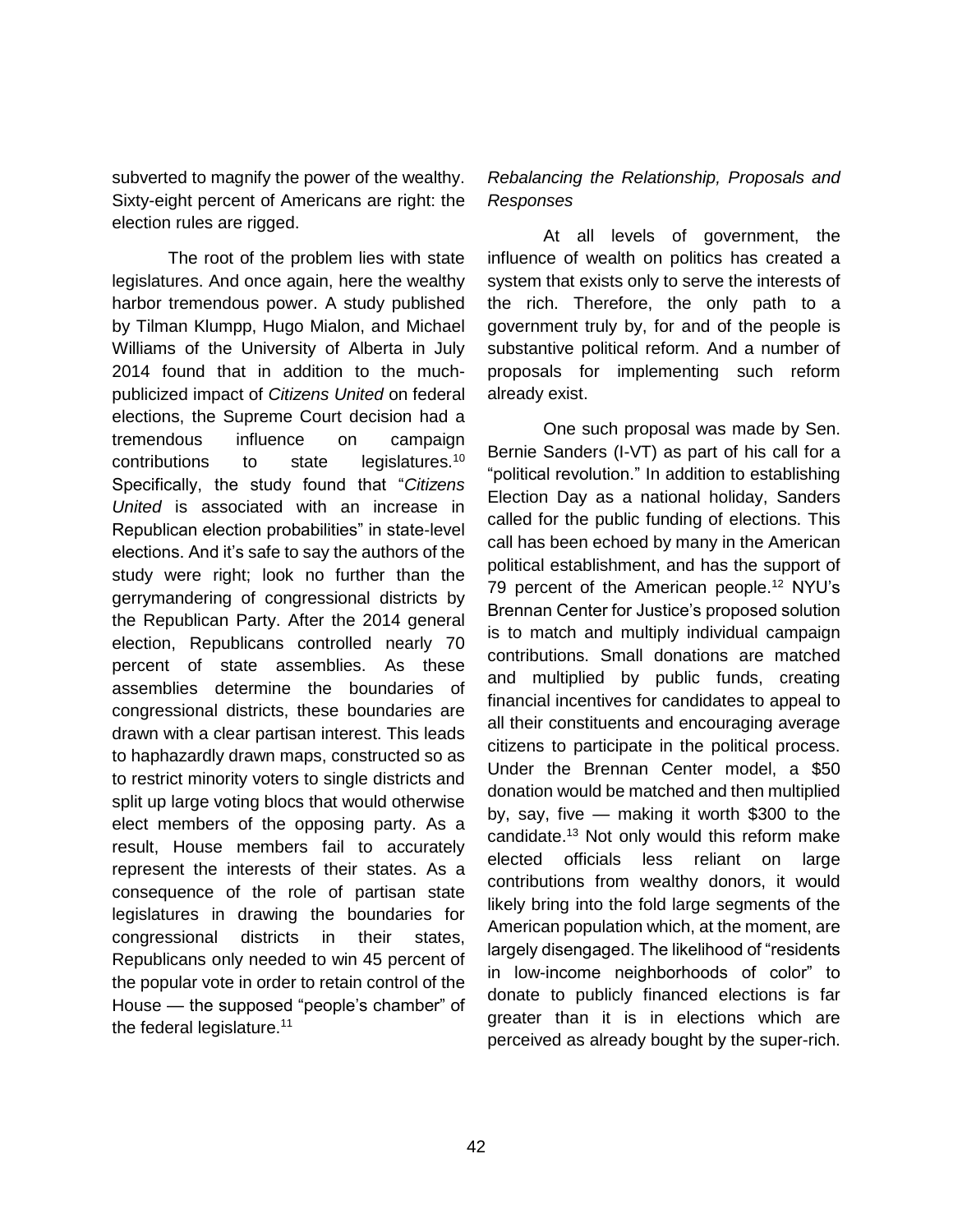Such a change would dramatically alter the dynamics of the American class struggle, and would provide us with a far more representative government than the one we have today.

Another proposal related to campaign finance has been put forth by Wolf PAC, a SuperPAC with the goal of "[taking] away the massive influence that money has over our political process."<sup>14</sup> The means by which Wolf PAC aims to achieve this goal is a constitutional amendment. Although amendments can be introduced by the federal government, Wolf PAC states that "we can no longer count on our Federal Government to do what is in the best interest of the American people." Thus, the proposed Twenty-Eighth Amendment would have to be introduced by a convention of state legislatures, a mechanism the founding fathers detailed in the Constitution. By focusing the collective effort of their volunteer base, Wolf PAC hopes to build enough support for their cause to prompt 34 states to submit an application for a constitutional convention. Once the call for the amendment is official, Wolf PAC aims to use the funds they receive to "make every election in the United States from now until this problem is solved a one issue election." By focusing the nation's attention on a cause supported by the majority of Americans, Wolf PAC believes that substantive campaign finance reform is a real possibility.

A third proposal for making our government more responsive to our interests focuses not on campaign finance, but rather on reforming the American electoral process. FairVote, a non-profit 501(c)(3) based out of Maryland, aims to "[make] democracy fair, functional, and representative" by, among other means, replacing the traditional "first-past-thepost" election model with a system of proportional representation.<sup>15</sup> Also known as a "winner-take-all" model or the "single-member district plurality" system, first-past-the-post systems grant total electoral victory to the first candidate to receive a plurality of votes. In such systems, representative bodies are dominated by single parties despite the degree of support received by the other party. As such, all votes not cast for the winner are wasted. In systems of proportional representation – such as the ones used by "more than three and a half million… to elect their local officials in nearly one hundred local governments" – seats are granted based on the percentage of votes cast for each candidate. Such systems serve to subvert the two-party monopoly which plagues American politics, allowing for government to more accurately represent the needs of the entire population.

## *Conclusion, The New American Revolution*

The American people are in dire need of a government responsive to its collective interest. The dynamics of international politics are constantly shifting. Rapidly increasing income equality threatens the democratic foundations of the American government. Climate change poses an existential threat to all humanity. And yet, at home, our government is unable to pass a budget — let alone address the world's problems. If America is to not only survive, but also thrive in the years to come, it will need a government that is responsive to the needs of the many, not the few. The plutocrats, warmongers and polluters have had their time. The new American Revolution will not require a